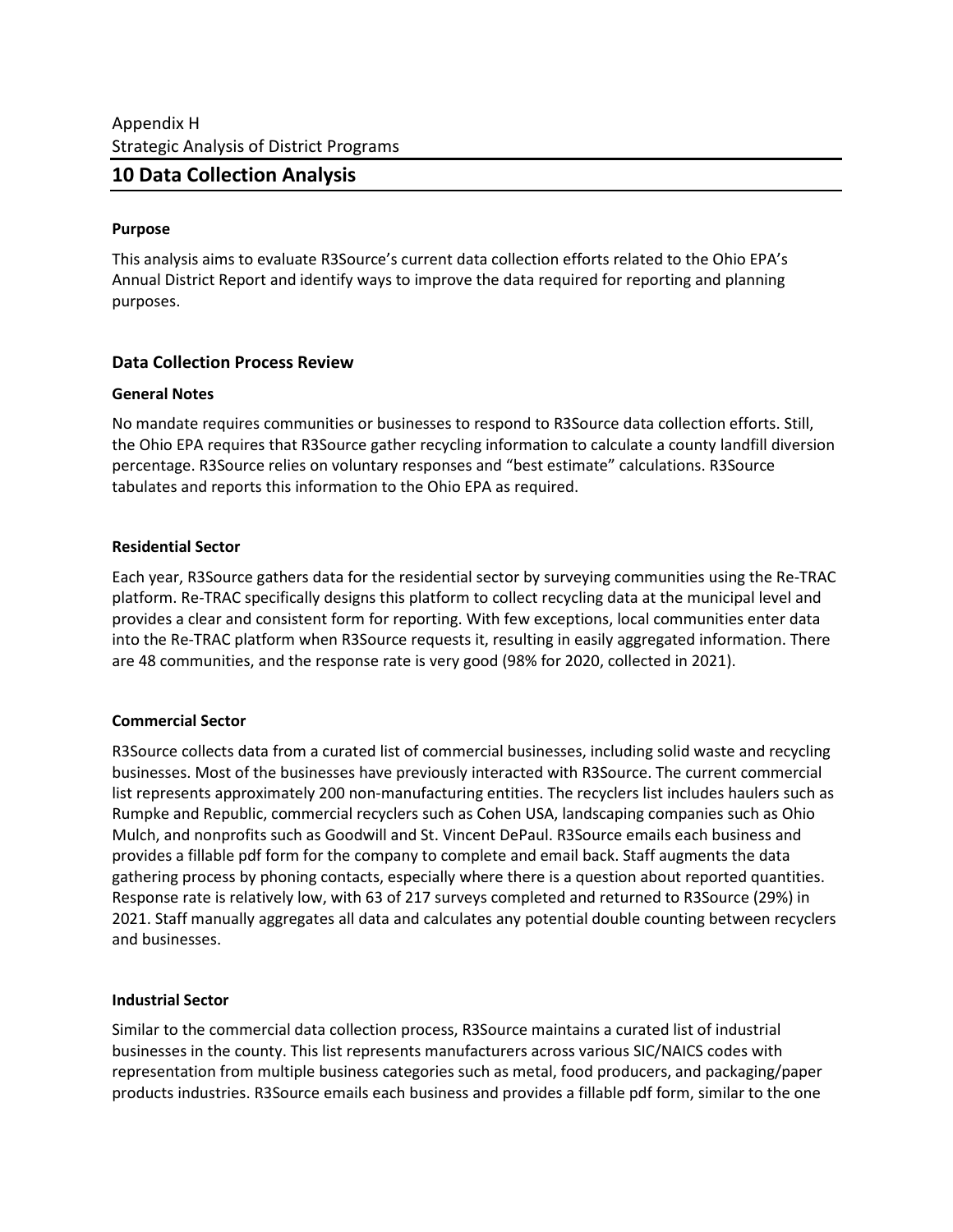used for the commercial sector. Some businesses do not have contact information. In 2021, R3Source sent 122 surveys and received 29, for a response rate of 24%. As with the commercial sector, R3Source must aggregate data on the back end.

### **Gap Analysis and Solutions**

#### **A. Improve data collection methodology for commercial and industrial entities**

To the extent possible, R3Source may collect all recycling data electronically. No matter what platform R3Source uses, collecting data in a central repository enables more efficient requests upfront and more effective aggregation on the back end.

Short term: If timing allows, R3Source may collect data using an online market research platform like Alchemer or Survey Monkey. Writing a survey within the platform will enable consistent data gathered using a link that R3Source can email to potential respondents. This approach reduces the chance for human error in collecting and collating the data. Creating the survey utilizing market research software may take some trial and error since it is not designed explicitly for recycling data collection. Below is a list of market research data collection platforms investigated:

| <b>Software</b><br>Option | <b>Description</b>                                                                  | Pros                                                                                                                                                                                      | Cons                                                                                                        | Cost                                                                                                                                   |
|---------------------------|-------------------------------------------------------------------------------------|-------------------------------------------------------------------------------------------------------------------------------------------------------------------------------------------|-------------------------------------------------------------------------------------------------------------|----------------------------------------------------------------------------------------------------------------------------------------|
| Survey<br>Monkey          | Market research-<br>based system to<br>gather data from<br>multiple<br>participants | Electronic data<br>collection, all data<br>can be input<br>anonymously,<br>allows easier<br>backend<br>integration.<br>R3Source already<br>has a one-user<br>license.                     | Not specialized in<br>recycling; must<br>collect data using<br>ranges or open-end<br>response.              | Individual Advantage<br>\$384 annually for one<br>user, Premier<br>Advantage \$2,700<br>includes phone<br>support. 5,000<br>responses. |
| Alchemer                  | Market research-<br>based system to<br>gather data from<br>multiple<br>participants | Extremely flexible,<br>all data can be<br>input anonymously.<br>Simple backend<br>reporting<br>capabilities.                                                                              | Not specialized in<br>recycling; must<br>collect data using<br>ranges or open-end<br>response.              | Professional license<br>\$1,020 per year for<br>one user. No per-<br>response fees.                                                    |
| Qualtrics                 | Market research-<br>based system to<br>gather data from<br>multiple<br>participants | Flexible backend<br>reporting to<br>summarize<br>responses allows<br>automatic<br>reminders to non-<br>responders and<br>enables an email<br>list for users to set<br>up within software. | Not specialized to<br>recycling industry;<br>vast amount of<br>flexibility leads to<br>steep learning curve | 2,000 responses per<br>year \$1,800; 5,000<br>responses/year =<br>\$10,000                                                             |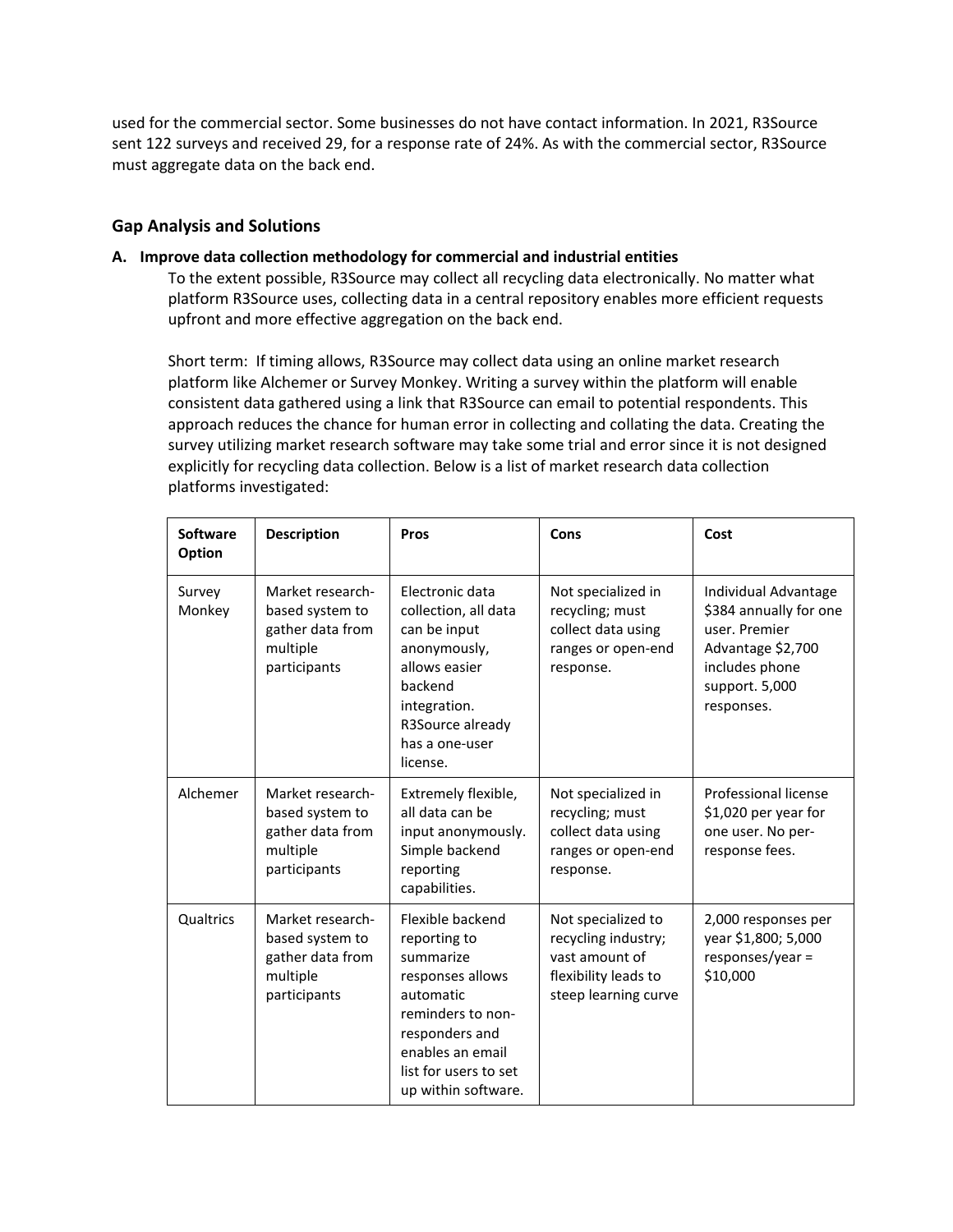Long term (2023 and forward): R3Source may work with a data-gathering tool created explicitly for the recycling/solid waste industry. While the perfect platform does not currently exist, several companies are interested in expanding their platforms to enable industrial and commercial recycling information. Below is an example of the companies investigated for this analysis.

| <b>Software</b><br><b>Option</b> | <b>Description</b>                                                                        | <b>Pros</b>                                                                                                                   | Cons                                                                                         | Cost                                                                                                                                                                  |
|----------------------------------|-------------------------------------------------------------------------------------------|-------------------------------------------------------------------------------------------------------------------------------|----------------------------------------------------------------------------------------------|-----------------------------------------------------------------------------------------------------------------------------------------------------------------------|
| Re-TRAC                          | An online<br>program allows<br>communities to<br>track recycling<br>efforts               | Staff familiar; designed<br>for recycling reporting                                                                           | Requires<br>businesses to<br>set up a profile                                                | The current<br>residential license is<br>\$1,750; expanding to<br>Industrial/<br>Commercial will be<br>\$15-\$20K for set up,<br>with an annual<br>license of \$5,100 |
| Recyclist                        | Program tracker<br>and residential<br>information for<br>local recycling                  | Data collection into<br>dashboard format;<br>includes customer<br>relationship<br>management for<br>ongoing<br>communications | Currently set<br>up to measure<br>at hauler level<br>with a focus on<br>residential<br>waste | The platform is not<br>currently developed<br>or on near term<br>schedule.                                                                                            |
| Via<br>Analytics                 | A program<br>geared to<br>providing proof<br>of companies'<br>claims of<br>sustainability | Recycling based, data<br>focused on tracking,<br>improvement, and cost<br>savings                                             | Not currently<br>set up for the<br>public sector<br>but eager to<br>enter this space         | \$3,000 -\$10,000 for<br>set up and first year,<br>subject to<br>negotiation.                                                                                         |
| Sustayn<br>Analytics             | Analytics<br>software for<br>diversion                                                    | Set up to analyze<br>recycling data for cost<br>savings                                                                       | Not currently<br>serving the<br>public sector                                                | <b>NA</b>                                                                                                                                                             |

Since the residential data collection process is currently working well, there is likely no need to explore alternative methodologies for community recycling reporting.

#### **B. Improve Data Collection Respondent List**

There is an opportunity to immediately improve the list of businesses from which R3Source collects data. Through enhanced targeting and strategic list procurement, R3Source can focus on the most likely businesses that currently recycle or have the opportunity to divert waste from the landfill with R3Source support. For example, Exact Data will provide a list of relevant SIC codes for the county that includes emails of pertinent personnel at the companies and can be augmented if necessary based on past survey participants. R3Source would need to purchase the database annually to keep contact information current.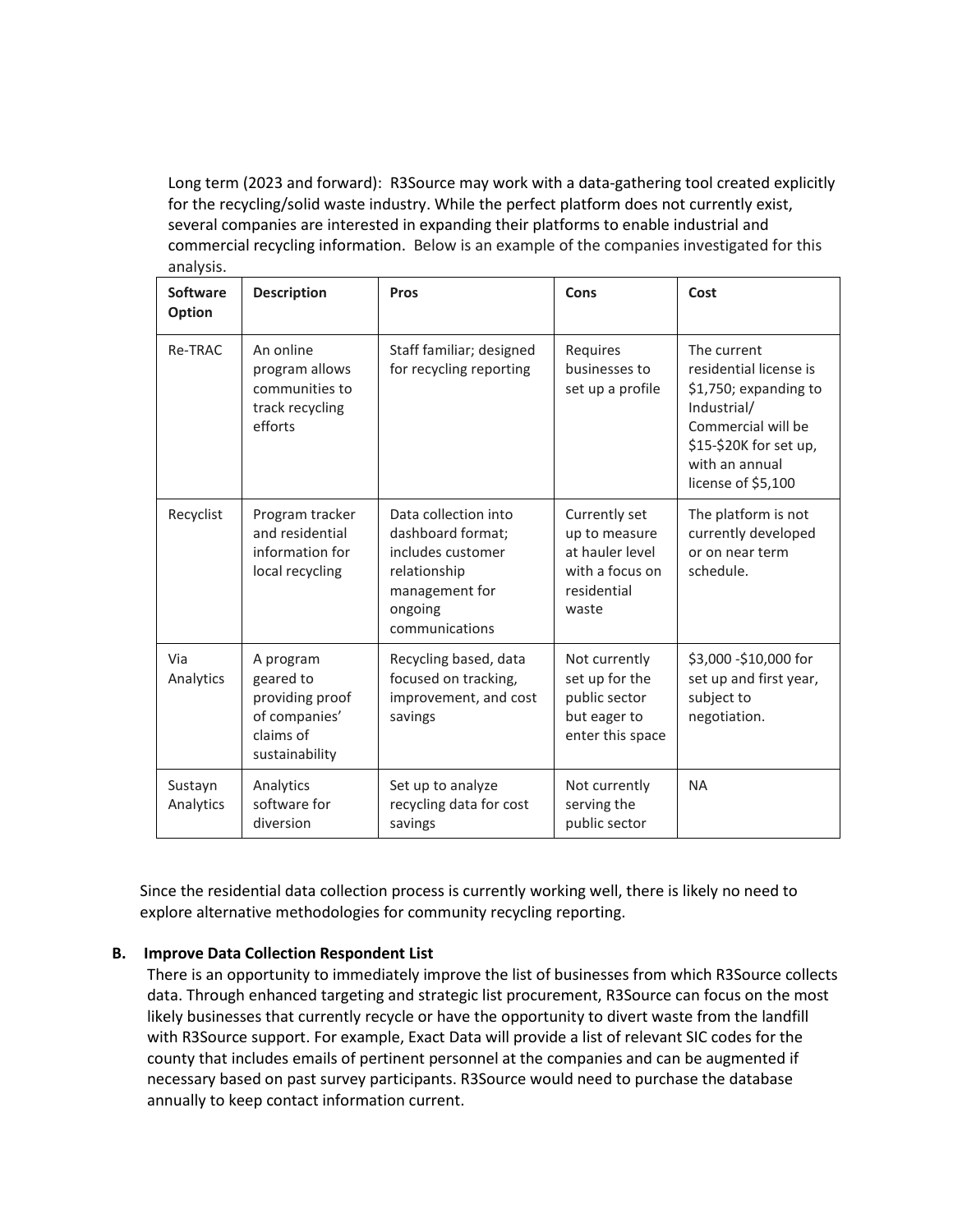Below is a table of options for business list acquisition:

| <b>List Option</b>                    | <b>Description</b>                                                        | <b>Pros</b>                                                                                     | Cons                                                                                            | Cost                                              |
|---------------------------------------|---------------------------------------------------------------------------|-------------------------------------------------------------------------------------------------|-------------------------------------------------------------------------------------------------|---------------------------------------------------|
| Zoominfo                              | B <sub>2</sub> B database to<br>identify and<br>connect with<br>customers | Hand verified<br>data available on<br>online platform<br>for searching for<br>titles and emails | Data at county level<br>incomplete; very<br>hands-on for<br>something to be<br>used once a year | Annual license<br>negotiated<br>independently     |
| Exact Data<br>powered by<br>Data Axle | List source<br>available for<br>purchase as<br>needed                     | Excellent county-<br>level data by SIC<br>code includes<br>titles and emails                    | Must request list<br>each year for<br>updated info                                              | \$860 for<br>recommended SIC<br>codes             |
| Dunn &<br><b>Bradstreet</b>           | Large business<br>database                                                | Includes detailed<br>corporate<br>information                                                   | Not available for<br>governmental<br>organizations                                              | <b>NA</b>                                         |
| Reference<br>Solutions                | Public database<br>for US businesses                                      | County-level data<br>available                                                                  | Does not provide<br>email addresses                                                             | Free from Cincinnati<br>Public Library            |
| Chamber of<br>Commerce                | 30 million<br>companies in the<br>US                                      | Size                                                                                            | <b>Optional listings</b><br>only for members                                                    | <b>NA</b>                                         |
| Siccode.com                           | 15 million<br>companies                                                   | Size                                                                                            | Geared to providing<br>marketing leads;<br>incomplete at the<br>county level                    | Customized pricing<br>depending on list<br>length |

#### **C. Utilize market research best practices to improve the response rate**

R3Source may use certain techniques to encourage more potential respondents to complete their recycling information.

- 1. R3Source may consider sending out a preparation email that sets the stage for the upcoming request. This email could explain the reasons for the request, including information on how R3Source will use the data to improve environmental impacts and possibly decrease costs for their business. R3Source would emphasize privacy.
- 2. R3Source customizes surveys for different types of waste generators (residential, commercial, and industrial). R3Source may consider aligning the survey to the business model. R3Source may use a more customized format for specific types of business.
- 3. R3Source may adjust the request for data to include the purpose for gathering the information. A possible approach is to emphasize the team membership of the business as part of the overall goal to improve the environment, keep landfill disposal to a minimum, and save costs. Working with a platform organized around recycling will better enable R3Source to estimate the value to the businesses that divert waste from landfills. R3Source will use this information as an example for other companies.